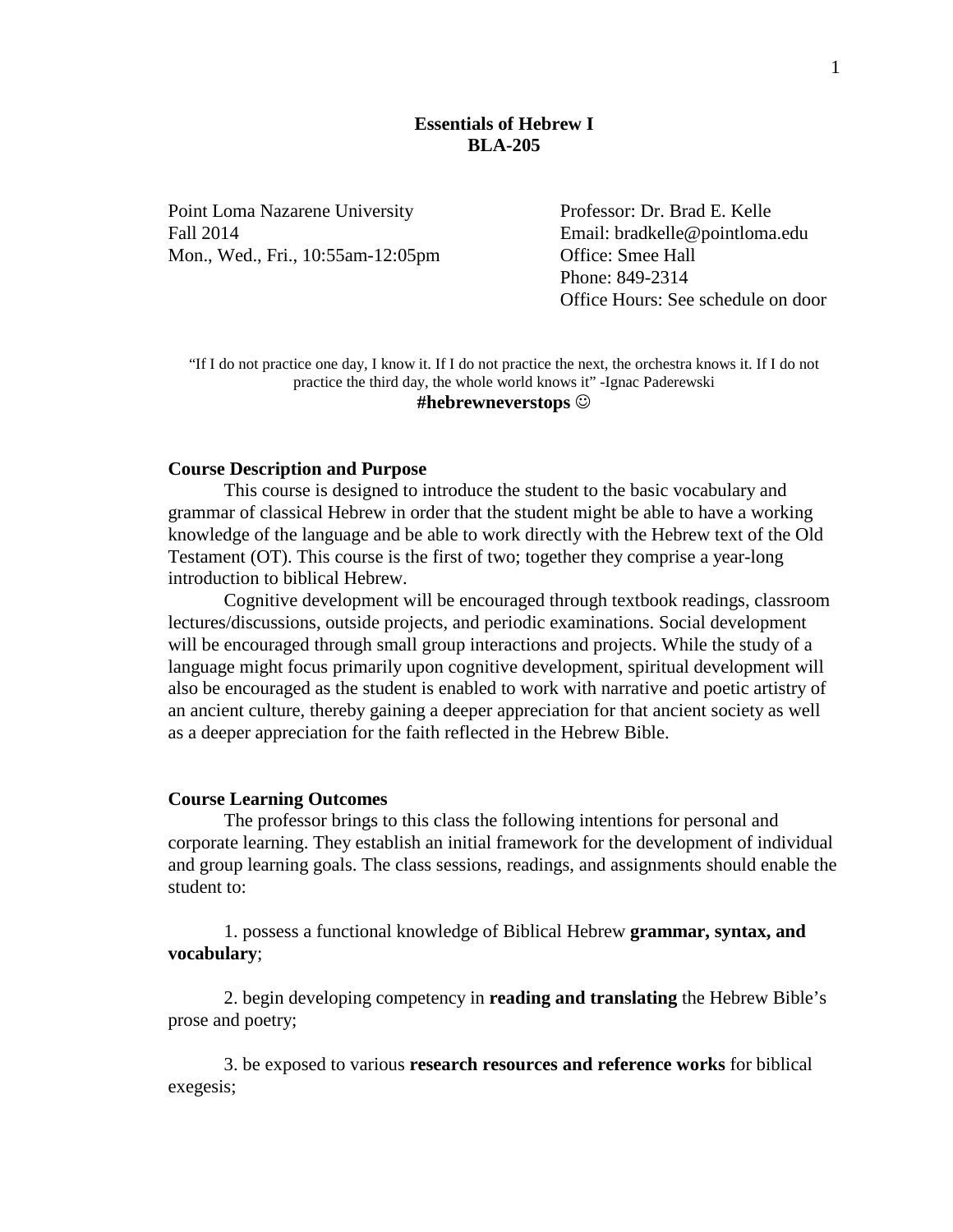4. explore the **significance** of Hebrew language study for theological **exegesis/interpretation**.

#### **Course Texts (you will need all books for both semesters)**

1. Page H. Kelley, *Biblical Hebrew: An Introductory Grammar* (Grand Rapids: Eerdmans, 1992).

2. K. Elliger and W. Rudolph, eds., *Biblia Hebraica Stuttgartensia* (5<sup>th</sup> ed.; student ed.; Stuttgart: Deutsche Bibelgesellschaft, 1997, 2001).

3. F. Brown, S.R. Driver, and C.A. Briggs, *The Brown-Driver-Briggs Hebrew and English Lexicon* (repr. ed.; Peabody: Hendrickson, 1996) ["*BDB*"]

4. E. Würthwein, *The Text of the Old Testament: An Introduction to the Biblia Hebraica* (2d ed.; trans. E. Rhodes; Grand Rapids: Eerdmans, 1995).

5. Peter James Silzer and Thomas John Finley, *How Biblical Languages Work: A Student's Guide to Learning Hebrew and Greek* (Grand Rapids: Kregel, 2004).

### **Course Requirements**

1. Class Participation and Attendance: Language acquisition requires consistency (see Ignac Paderewski quote!). Attendance and consistent preparation are absolutely vital to your success in this class. In fact, the serious language student will miss class only in the case of extreme emergency or illness (as a famous Hebrew scholar once said, "I always helped old ladies across the street, unless I was on my way to Hebrew class!"). The grading procedures reflect this importance; emphasis is on homework and regular quizzes. *The goal here is to reward the student's regular investment of time in studying Hebrew rather than perfection on exams* (though excellence in this area is desirable as well!). NOTE: *Six (6) unexcused absences will result in de-enrollment from the course.*

In the event of absence, it is the student's responsibility to obtain notes, homework, handouts, etc. from fellow students. *No late work will be accepted more than ONE week after the original due date* (see Late Work policy below)*.* All attendance policies of the institution apply. (OK- a final word on all this: language acquisition is much more fun and doable when done *with others* than in isolation!) **#hebrewneverstops**

2. Homework Assignments: Homework assignments will be graded (and will count) every day! This will primarily be done together as a group in class during the first part of the period before moving on to new material. Homework assignments will be given out in the class period before they are due. *You can relax*  $(\mathcal{O})$ *; there will be no surprises here. You will know exactly what you need to do to be successful every day!* Plus, there will be plenty of opportunities for extra-credit! **Each student will receive a**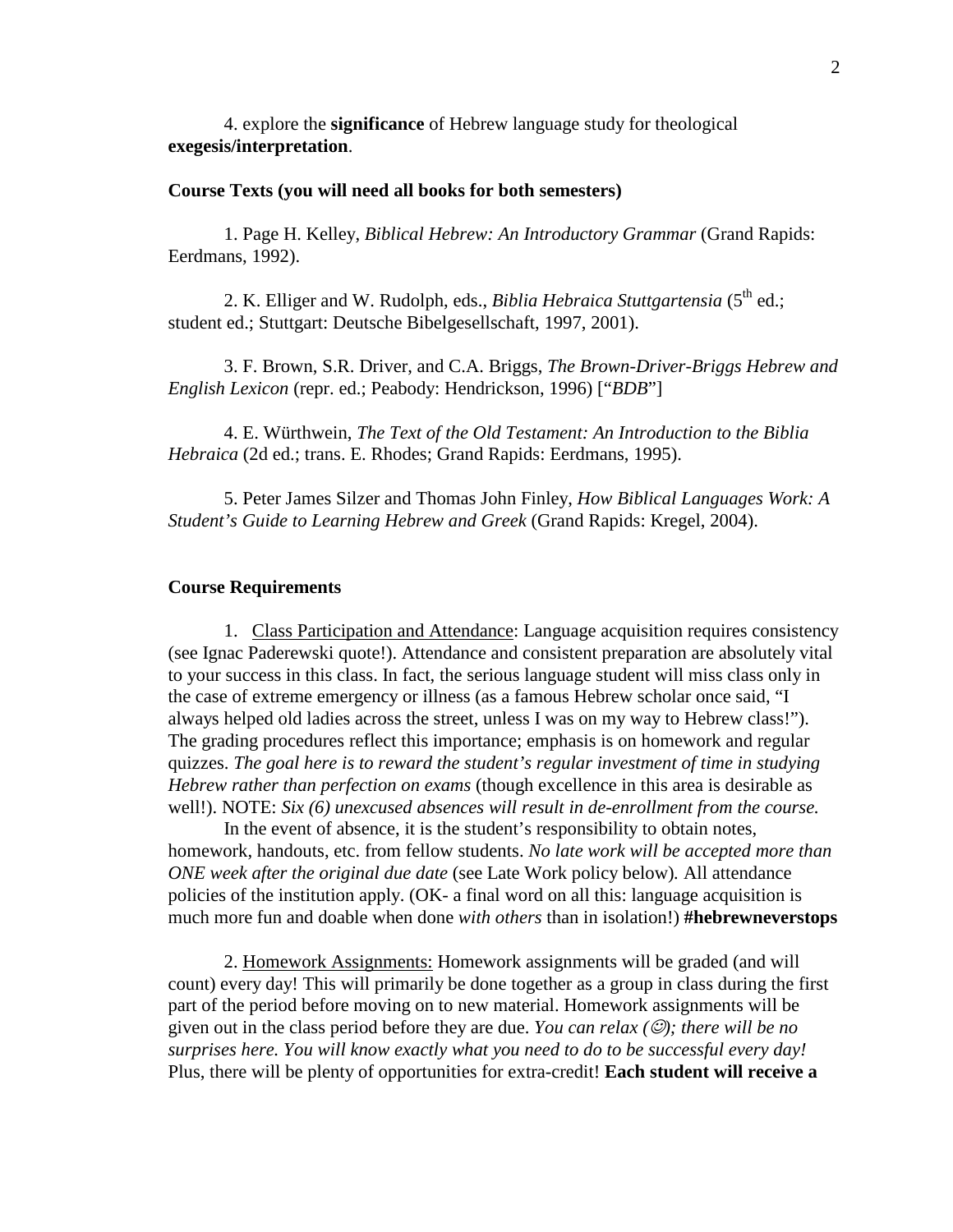### **Homework Log on which to record their scores for the professor's review** *(\*\*detach from back of syllabus).*

*\*NOTE: How to Score Homework:* Each question, blank, answer, etc. is worth 3 points. To score: totally correct answer= 3 pts; mostly correct answer= 2 pts; mostly incorrect answer= 1 pt; totally incorrect answer or left blank= 0 pts. Extra-credit questions should be scored the same way. Yes, this grading relies on an honor code and involves some subjectivity. That's ok! However, abuse of this honor code will subject one to the curses of Deuteronomy 28!

3. Quizzes: Vocabulary and grammar quizzes will be given at the rate of about one per week. These are opportunities for the student to reinforce (read: "rejoice in"!) those things he/she has been learning. The student will drop the 3 lowest quiz grades. *Once again, you can relax (); you will know exactly what you need to do to be successful on each occasion*. These quizzes will take place during the regular class times.

4. Celebrations of Learning: There will be three such celebrations (often called, erroneously, "examinations"). The first will be on *Wednesday October 29, 2014*. The second will be on *Friday December 5, 2014*. The third will be the final during *final exams week*. The format of (and party favors, er, I mean "study guides" for $\circled{c}$ ) these celebrations will be given out in class.

5. Group Presentations from Würthwein, *The Text of the Old Testament*: Each student will participate in a small group of 4-5 people and prepare and deliver a class presentation on an assigned topic from the Würthwein book. The goal of this exercise is to expose the student to a range of critical issues and manuscript traditions used in the study of the text of the Hebrew Bible. *See course schedule for due dates. See instructions sheet attached to back of syllabus.*

6. Synagogue Visit and Reflection Paper: Because the study of Hebrew is not simply a cognitive experience but also involves social and spiritual aspects, each student will attend a service at a local Jewish synagogue and write a brief reflection paper that considers the experience. **I recommend the students attend a Friday evening Shabbat service at Congregation Beth Israel in La Jolla (9001 Towne Centre Drive, San Diego, CA 92122**). It is recommended that the student call the synagogue in advance to discuss his or her visit to the service.

Following the visit, the student will write a *2 to 3 pages, double-spaced* reflection paper (typed, with 1-inch margins on all sides). *The paper should describe two things: 1) what specific things the student observed while in the service and 2) what the student learned from his or her visit.* The paper is due at the start of class on *Friday November 21, 2014*.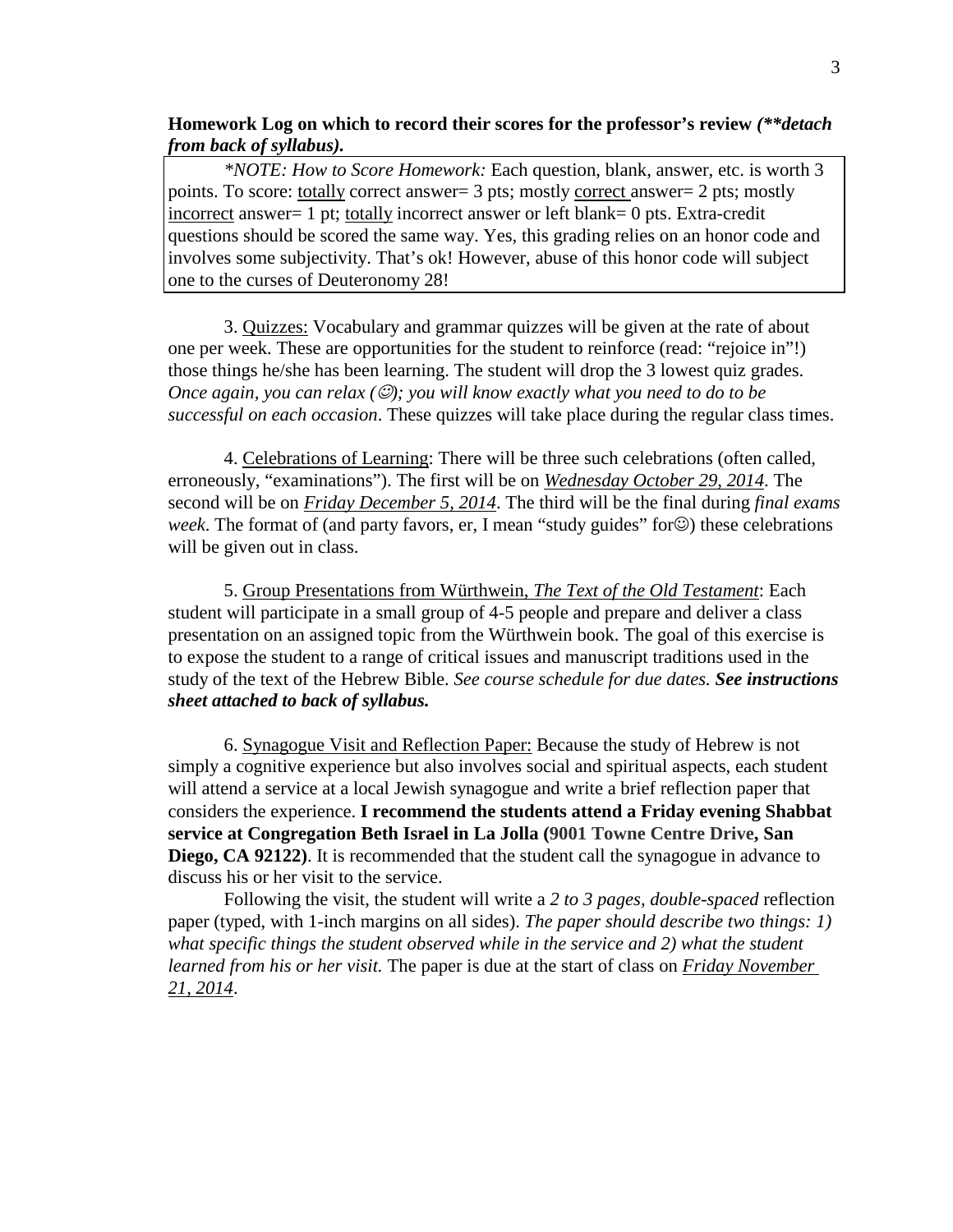### **Course Policies**

1. Grading: The student's grade will be based on a combination of class participation, reading, assignments, and exams as follows:

| <b>Homework Assignments</b>  | 35%            |
|------------------------------|----------------|
| Quizzes (drop 3 lowest)      | 20%            |
| Celebrations of Learning (3) | 30% (10% each) |
| <b>Group Presentation</b>    | 10%            |
| Synagogue Visit Paper        | 5%             |

2. Inclusivity: The School of Theology and Christian Ministry is committed to the equality of women and men. Recognizing that people have often used the English language in ways that imply the exclusion or inferiority of women, the school urges students, faculty, and staff to avoid sexist language in public discourse, in classroom discussion, and in their writings. This course will strive to practice sensitivity toward and foster respect for issues of inclusivity in matters of language and conduct. Each student should seek to enrich this inclusive atmosphere in both their class contributions and personal interactions.

3. Late Work Policy: In order not to be considered "late," all assignments must be submitted **in person, in hard copy, in class** on the day listed as the due date. *NO assignment may be submitted electronically (by email, etc.) for full credit.* If the student "forgets" an assignment, he or she may submit it after class (either electronically or in hard copy) for no more than half credit. *Any assignment submitted electronically (whether late or on-time) will receive no more than half credit.* No assignment will be accepted for credit of any kind more than one week after the original due date.

4. Academic Accommodations: While all students are expected to meet the minimum academic standards for completion of this course as established by the instructor, students with disabilities may require academic accommodations. At Point Loma Nazarene University, students requesting academic accommodations must file documentation with the Disability Resource Center (DRC), located in the Bond Academic Center. Once the student files documentation, the Disability Resource Center will contact the student's instructors and provide written recommendations for reasonable and appropriate accommodations to meet the individual needs of the student. This policy assists the university in its commitment to full compliance with Section 504 of the Rehabilitation Act of 1973, the Americans with Disabilities (ADA) Act of 1990, and ADA Amendments Act of 2008, all of which prohibit discrimination against students with disabilities and guarantees all qualified students equal access to and benefits of PLNU programs and activities.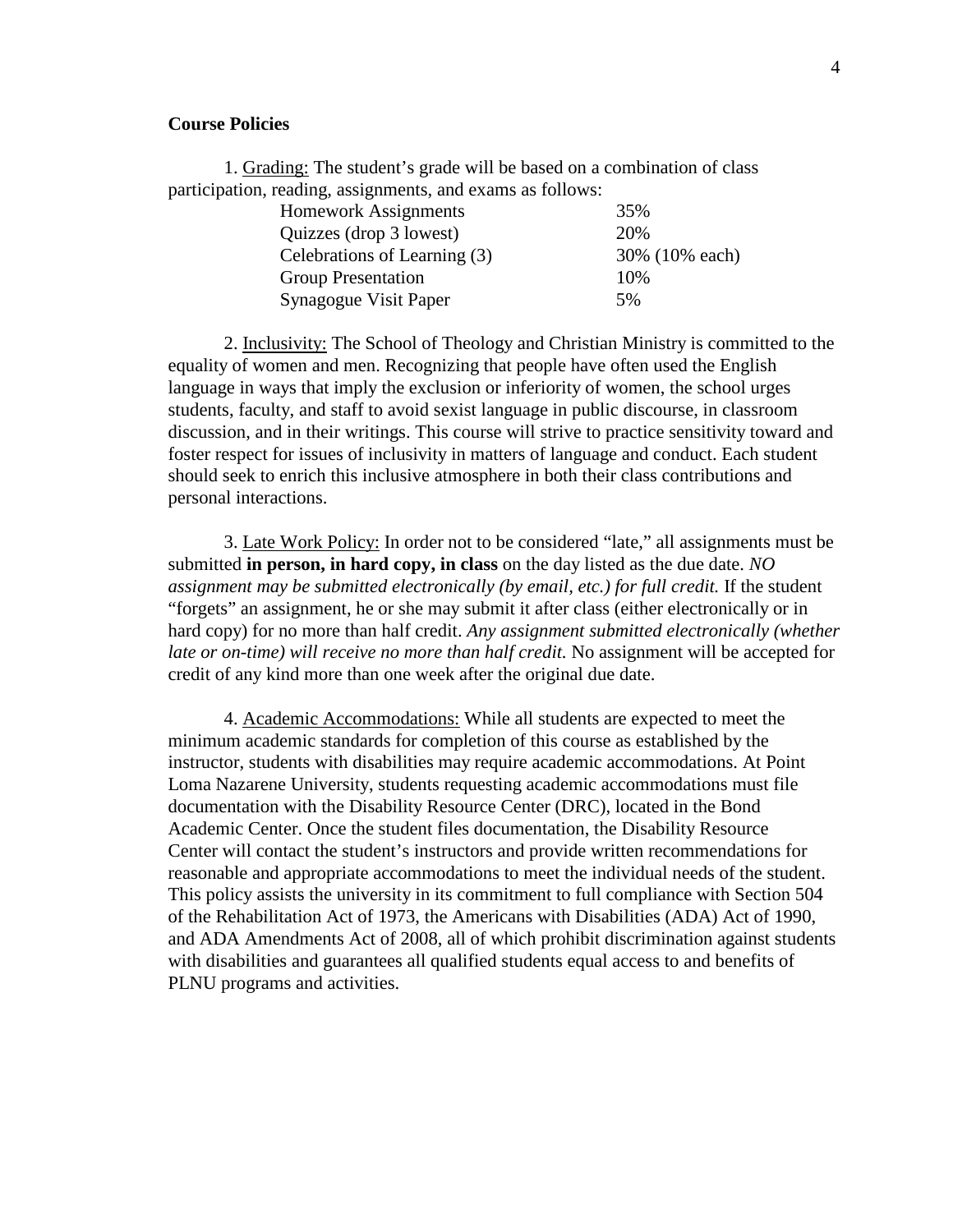#### **A Word about Expectations and Anxiety**

;yT!k=r^b@W yk!na\* ;T=a!-yK! ar\*yT!-la^ (Gen 26:24) ("Do not fear for I am with you and I will bless you.")

I WANT YOU TO SUCCEED AT LEARNING HEBREW! Language work can be intimidating and stressful but is doable. Take comfort; many have done it before you and many will do it after you! Language-acquisition experts tell us that the number one element in succeeding in this venture is to lower anxiety. In this class, we are all about that! It is my goal that this class be our community of Hebrew learners, where we work together, enjoy ourselves, and support one another. So my best advice: Have fun with this! You will know exactly what you need to do and when (no tricks!). If you work hard and stay on top of the assignments, you WILL succeed in this class.

Here are some concrete tips for succeeding *and* lowering anxiety along the way:

- a. Don't be afraid to make mistakes, especially in class! Remember, this is OUR group; we support each other and work together. Also remember, this class is designed to reward your consistent efforts and not simply perfection!
- b. Do homework assignments (and study for quizzes, tests, etc.) in groups. Work on them together, share answers, problems, etc. THIS IS NOT "CHEATING"!  $\odot$  Perhaps have "Hebrew lunches" (or dinners) where you talk about what we're doing (a date??-- ok, so we're "Bible Nerds"!).
- c. Make *flashcards/notecards* for vocabulary study. This tool is invaluable. Keep them with you everywhere and you will find opportunities to practice vocabularly when you least expect it. Plus, it's a real conversation piece (I met my wife this way!  $\circledcirc$ ).
- d. Audio files/cds and Israeli Movies: I encourage you to listen to Hebrew, even if you cannot understand it. It is simply good to have the sounds in your ear for purposes of pronounciation and development of a sense of the "flow" of the language. You may also want to watch an Israeli movie or two. Or, try attending multiple services at different synagogues (you may want to call them first for information). Anything you can do in these areas will be beneficial (and fun!). Please let me know if you run across anything interesting in the way of Hebrew media!

### **Tentative Course Schedule** *#hebrewneverstops*

 \*Note: Exercises and reading assigments are due on the day they are listed. Depending on our progress, listed assignments may be altered.

#### **1. Wed. Sept. 3**

Starting Points for OT Hebrew and Lesson 1: The Alphabet

### **2. Fri. Sept. 5**

Lesson 1 (con't): The Alphabet *\*DUE:* 1) Read lesson 1 in Kelley 2) Memorization of first half of alphabet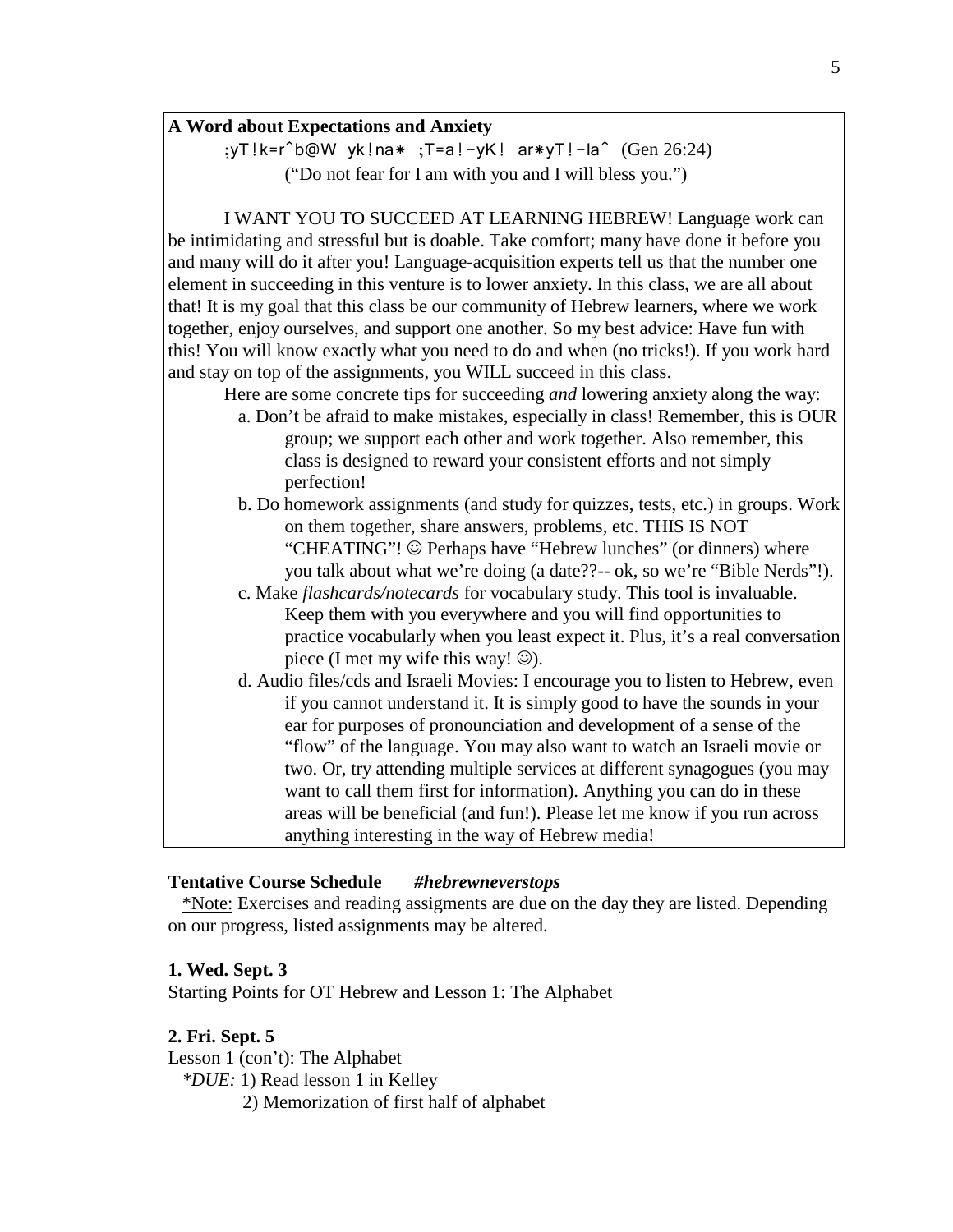#### **3. Mon. Sept. 8**

Lesson 1 (con't): The Alphabet Introductory Matters for Hebrew \**DUE:* 1) Lesson 1 exercises 1-5, 7-9 2) Memorization of whole alphabet

#### **4. Wed. Sept. 10**

Lesson 2: Vowels *\*DUE:* 1) Lesson 1 exercise 10 (#1-23 only) 2) Read Lesson 2 (and bring questions to ask in class)

## **5. Fri. Sept. 12**

Lesson 2 (con't): Vowels \**DUE:* 1) Lesson 2 exercises 1, 2, 4, 5, 7(odd), 8(even)

# **6. Mon. Sept. 15**

Quiz Day and Discussion of *How Biblical Languages Work* ch. 8 \***QUIZ:** alphabet, vowels (short or long), BGDKFT letters \**DUE:* 1) Read *How Biblical Languages Work,* ch. 8

### **7. Wed. Sept. 17**

Lesson 3: Signs and Markers

Discussion of *How Biblical Languages Work* ch. 1

**\*QUIZ:** *How Biblical Languages Work* ch. 1

 \**DUE:* 1) Read *How Biblical Languages Work* ch. 1 and be ready for a five-question quiz

2) Read Lesson 3 and bring any questions to ask

 3) Make flashcards and begin studying vocabulary for lesson 3 (start doing this from here on for each lesson's vocab)

#### **8. Fri. Sept. 19**

Lesson 4: Accents/Syllables

\**DUE:* 1) Lesson 3 exercises 1, 2, 5

2) Read Lesson 4 and bring any questions to ask

#### **9. Mon. Sept. 22**

Lesson 4 (con't): Accents/Syllables

Excursus: "What is the Hebrew Language and Where Did It Come From?"

\**DUE:* 1) Lesson 4 exercises 1, 2, 3(odd), 5, 6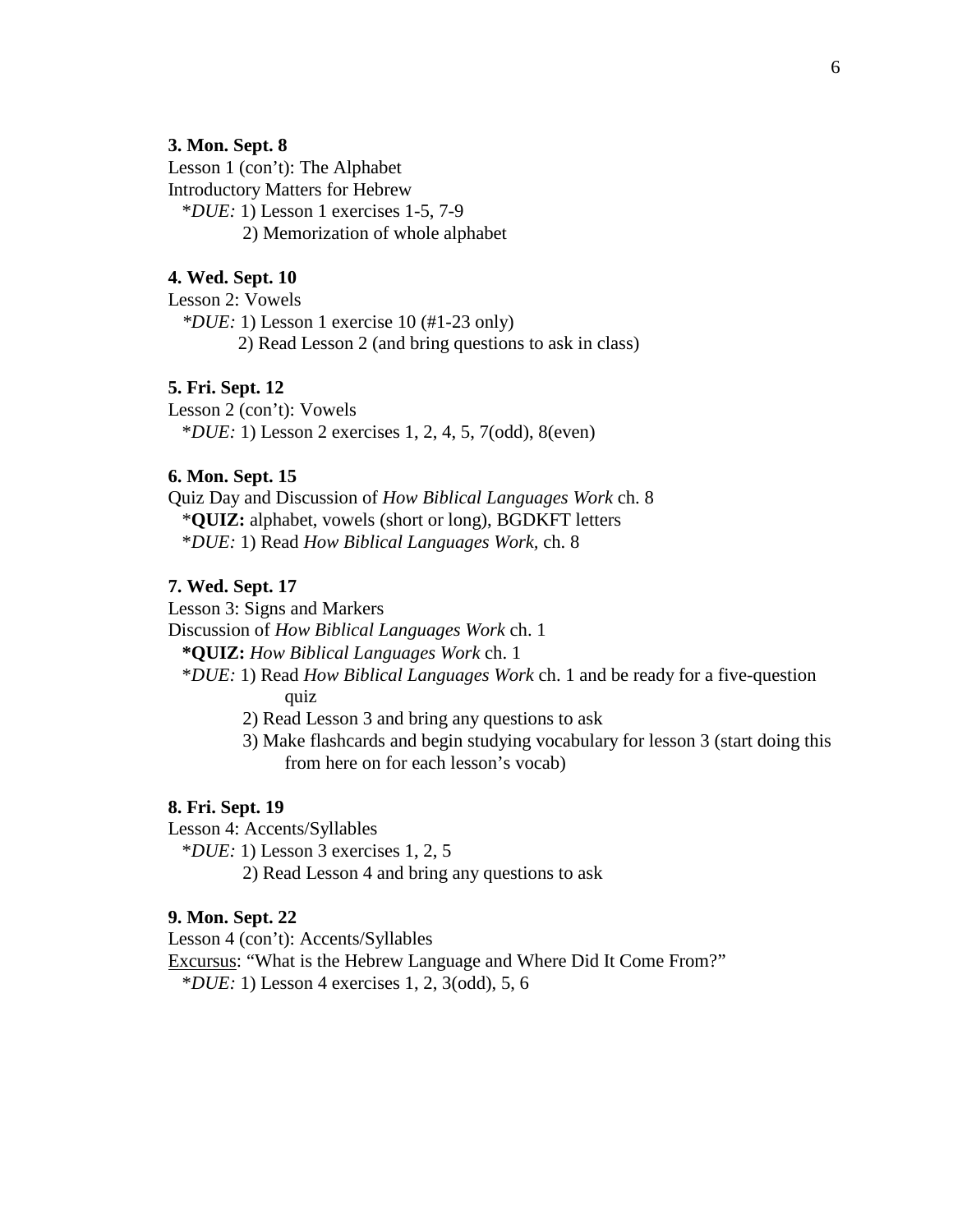#### **10. Wed. Sept. 24**

Lesson 5: Gutturals and the Definite Article

\**DUE:* 1) Lesson 4 exercise 3(even)

2) Read Lesson 5 and bring any questions to ask

3) Read *How Biblical Languages Work,* ch. 2

## **11. Fri. Sept. 26**

Lesson 6: Prepositions

*\*DUE:* 1) Lesson 5 exercises 2, 4, 5, 6(#1-10)

2) Read Lesson 6 and bring any questions to ask

#### **12. Mon. Sept. 29**

Catch-up Day (a.k.a. "Take-a-Breath Day" $\circledcirc$ ) Sign up for Groups/Topics for Presentations \***QUIZ:** vocabulary lessons 3 & 5 \**DUE:* 1) Lesson 6 exercises 1, 2, 3, 4(even), 5(odd)

### **13. Wed. Oct. 1**

Lesson 7: Nouns

\**DUE:* 1) Read *How Biblical Languages Work* ch. 3

2) Read Lesson 7 and bring any questions to ask

3) Bring composition notebook (purchased from bookstore)

#### **14. Fri. Oct. 3**

Lesson 7 (con't): Nouns

\**DUE:* 1) Lesson 7 exercises 1, 2, 3(odd)

2) Read *How Biblical Languages Work,* ch. 4

#### **15. Mon. Oct. 6**

Lesson 8: Adjectives

 **\*QUIZ:** Vocab lessons 6&7 will be featured but also review of previous words (all vocab quizzes will be cumulative from this point on)

\**DUE:* 1) Lesson 7 exercises 3(even) and 4 (even)

2) Read Lesson 8 and bring any questions to ask

### **16. Wed. Oct. 8**

Review of Nouns and Adjectives

Discussion of Marcus and Sanders, "What's Critical about a Critical Edition of the Bible?"

\**DUE:* 1) Lesson 8 exercises 1(odd), 2(odd), 4(odd)

 2) Read Marcus and Sanders, "What's Critical about a Critical Edition of the Bible?" (copied)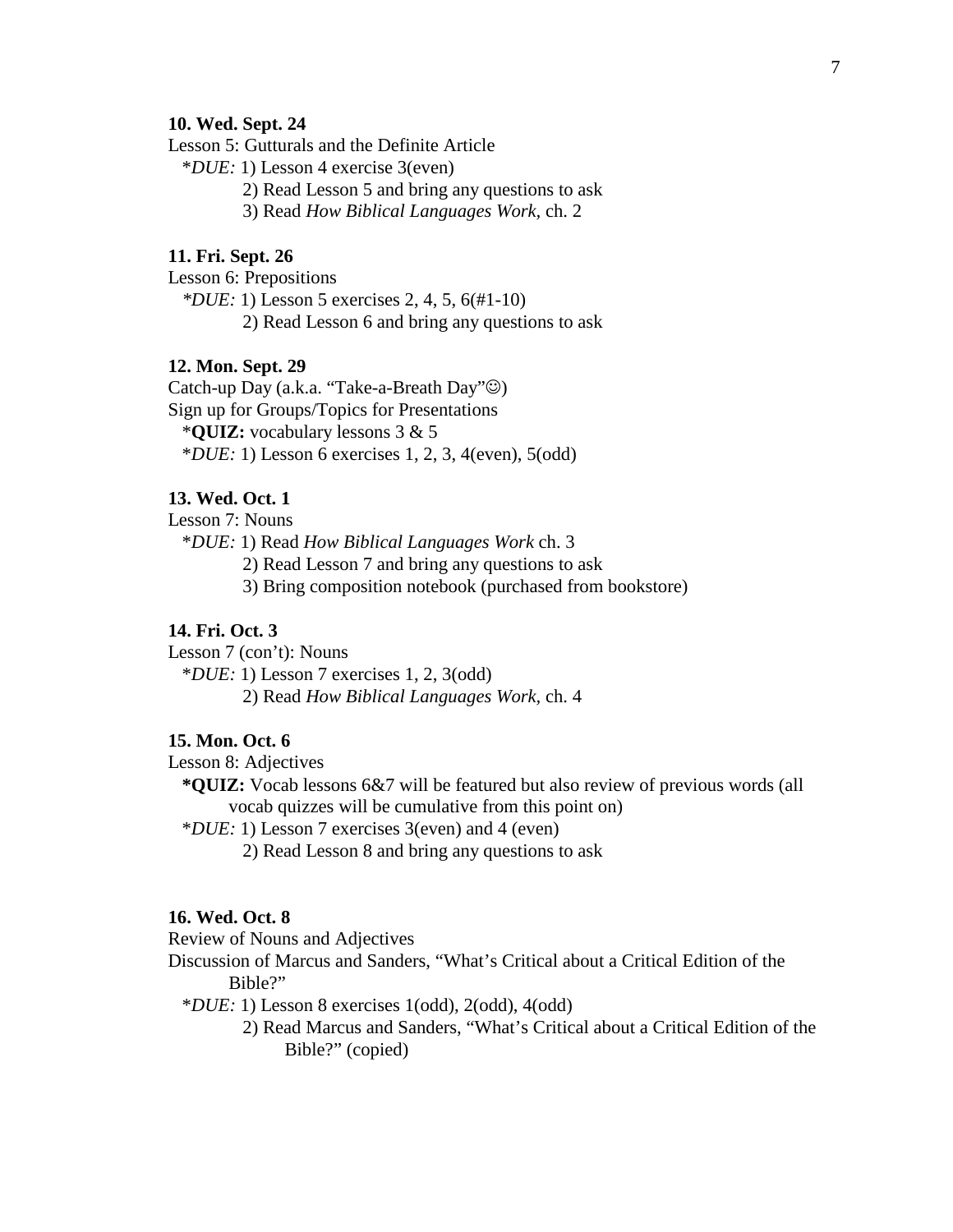### **17. Fri. Oct. 10**

Lesson 9: Pronouns

 **\*QUIZ:** noun forms (masc/fem; sing/plural/dual) and adjectives (gender, number, attributive, predicative)

 \**DUE:* 1) Lesson 8 exercises 1(even), 2(even), 3(even), 4(even) 2) Read Lesson 9 and bring any questions to ask

### **\*MON. OCT. 13: Special Session: Wiley Lectures**

We will meet at and attend as a class the Wiley Lecture in Crill Performance Hall at 11:00am (look for sign-in sheet in the foyer of Crill)

### **\*WED. OCT. 15: NO CLASS: Wiley Lectures**

### **18. Fri. Oct. 17**

Lesson 10: Segholates and Constructs \**DUE:* 1) Lesson 9 exercises 1, 2, 3 2) Read Lesson 10 and bring any questions to ask

#### **19. Mon. Oct. 20**

Lesson 10 (con't): Segholates and Constructs Excursus: "Introduction to the Hebrew Bible: Canons and Versions" \***QUIZ:** vocab lessons 8-10 featured but also cumulative \**DUE:* 1) Lesson 10 exercises 1, 2, 4

### **20. Wed. Oct. 22**

Lesson 11: Pronominal Suffixes \**DUE:* 1) Read Lesson 11 and bring any questions to ask

**\*FRI. OCT. 24: NO CLASS (Fall Break!):** *\*I urge you not to stop studying over this break! Continuity is crucial at this point! See a movie, study flashcards; eat dinner, parse some verbs; take a nap, study grammar…you get the idea!* 

#### **21. Mon. Oct. 27**

Practice Exam ("Celebration") and Review Day (a.k.a. "The Pre-party Party") \*\**This will not count toward your grade!* The first half of class will be spent on the mini-celebration (mini-test). The second half of class will be spent going over your work together. This exercise is intended to help you gauge your progress as you prepare for the first exam.

#### **22. Wed. Oct. 29**

*\*\*First Celebration of Learning (a.k.a. Exam 1)*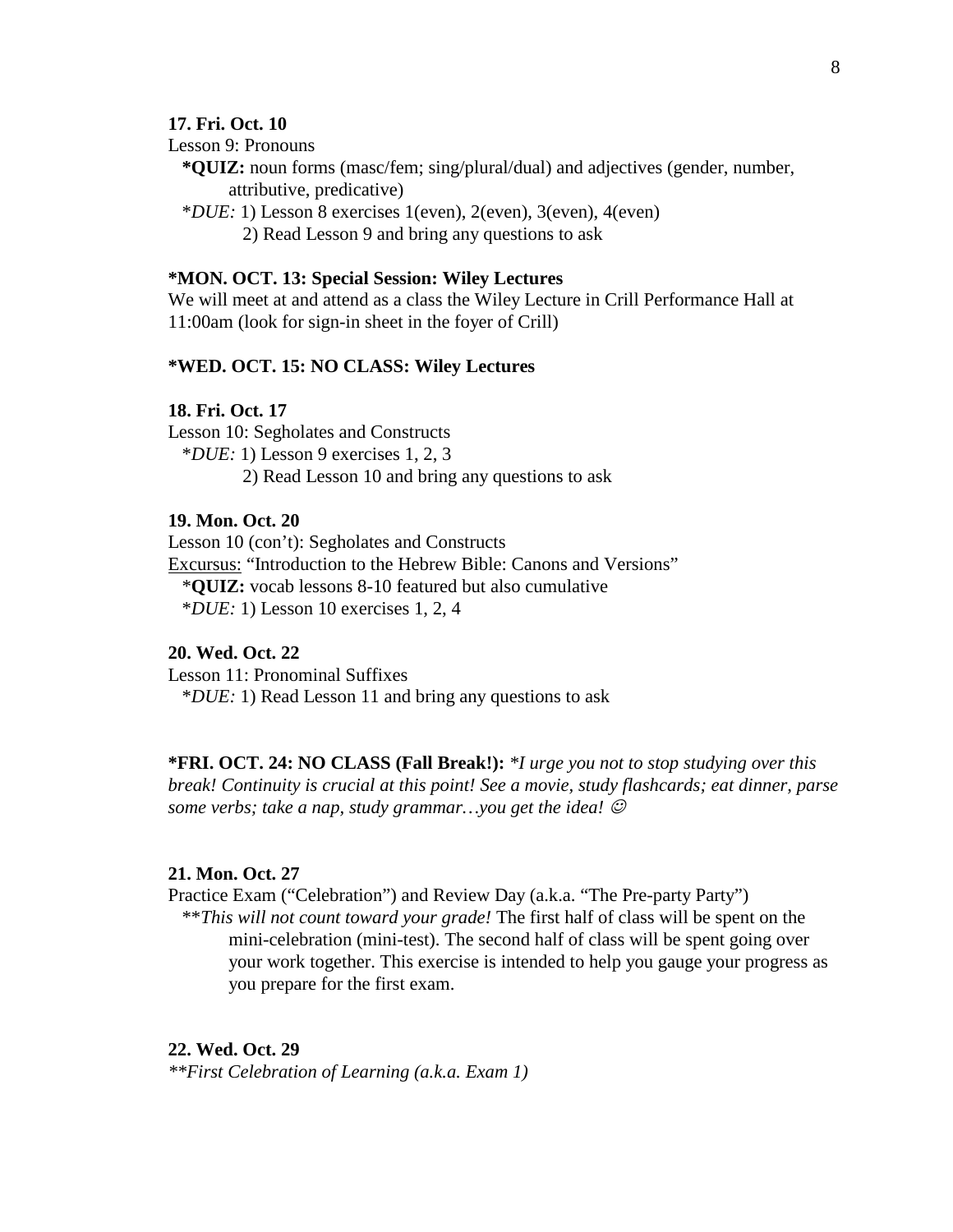### **\*FRI. OCT. 31: NO CLASS (I will be out of town)**

### **23. Mon. Nov. 3**

Review Day

Discussion of Parker, "Blaming Eve Alone" article

 \**DUE:* 1) Read Parker, "Blaming Eve Alone" article (copied) and type a oneparagraph summary of the main arguments of the article (counts as a homework grade)

#### **24. Wed. Nov. 5**

Lesson 12: Overview of the Hebrew Verbal System \**DUE:* 1) Lesson 11 exercises 1, 2, 3 2) Read Lesson 12 and bring any questions to ask

#### **25. Fri. Nov. 7**

Lesson 12 (con't): Hebrew Verbal System **\****Group Presentation: "The Masoretic Text"* \**DUE:* 1) Lesson 12 exercises 1, 2, 3, 4(odd) 2) Read Würthwein ch.2

#### **26. Mon. Nov. 10**

Lesson 13: Interrogatives and Numbers \***QUIZ:** vocab lessons 11-12 featured plus Qal perfect verb paradigm (p.83) \**DUE:* 1) Lesson 12 exercises 5, 6, 7

2) Read Lesson 13 and bring any questions to ask

### **27. Wed. Nov. 12**

Lesson 14: Verbal Stems

\**DUE:* 1) Lesson 13 exercises 1, 2, 4(#1-8 only), 5

2) Read Lesson 14 and bring any questions to ask

# **28. Fri. Nov. 14**

Lesson 14 (con't): Verbal Stems \**DUE:* 1) Lesson 14 exercises 1, 3, 4

### **29. Mon. Nov. 17**

Lesson 15: The Qal Imperfect \***QUIZ:** vocab lessons 13-14 featured but also comprehensive \**DUE:* 1) Lesson 14 exercises 2, 5, 6(#1-7 only) 2) Read Lesson 15 and bring any questions to ask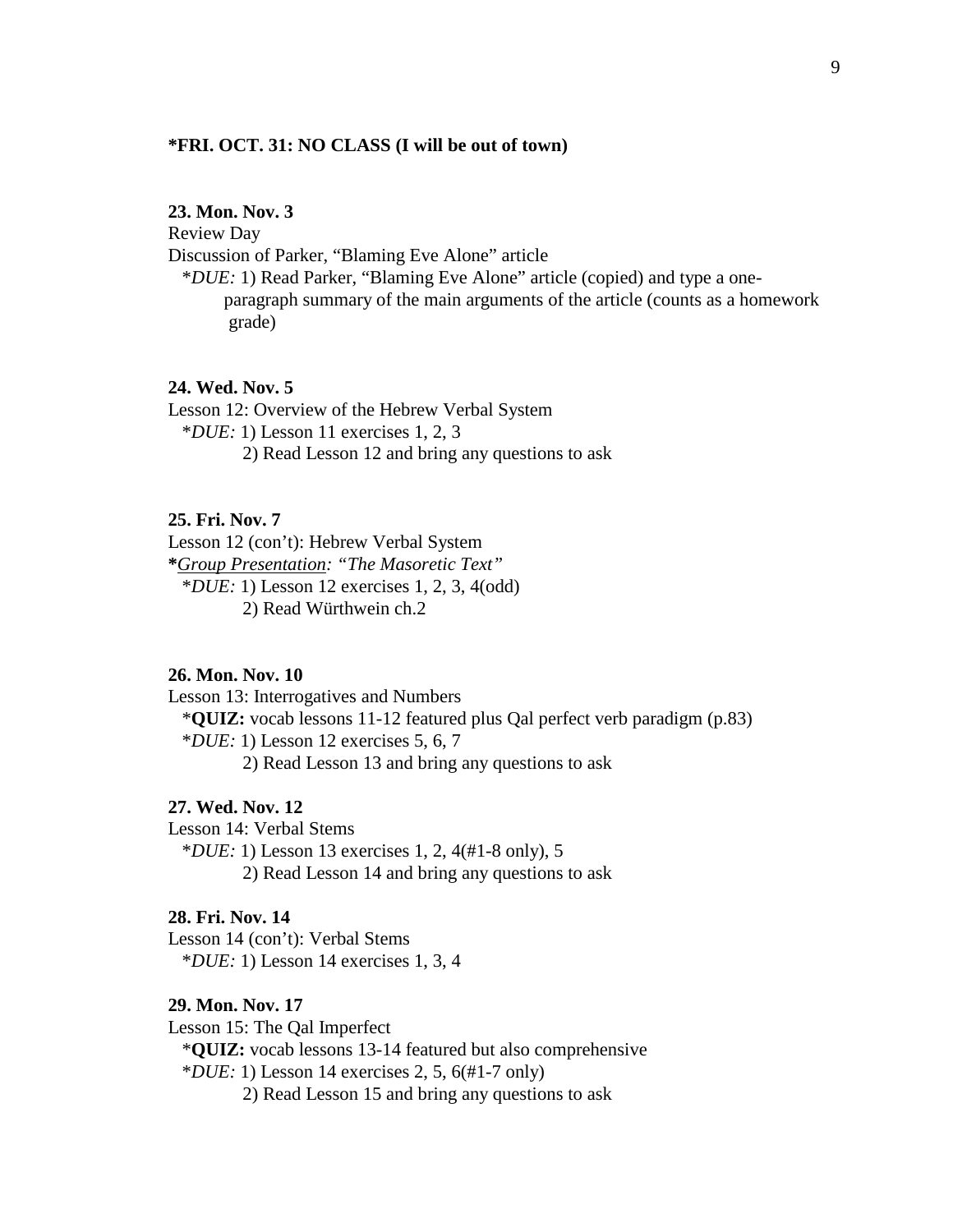#### **30. Wed. Nov. 19**

Lesson 15 (con't): The Qal Imperfect \**Group Presentation: "The Septuagint"* \**DUE:* 1) Lesson 15 exercises 1, 2, 3(odds) 2) Read Würthwein ch.5

# **31. Fri. Nov. 21**

Lesson 16: Other Imperfects

 \***QUIZ:** Piel perfect, Hiphil perfect, and Qal imperfect verb paradigms \**DUE:* 1) Lesson 15 exercises 3(even), 4, 5

2) Read Lesson 16 and bring any questions to ask

### **\*MON. NOV. 24: NO CLASS (Society of Biblical Literature Conference) \*WED. NOV. 26 & FRI. NOV. 28: NO CLASS (Thanksgiving Break!)**

*\*NOTE: Once again, I urge you not to stop studying over this break! Continuity is crucial at this point! Eat some turkey, study flashcards; eat some pie, parse some verbs; take a nap, study grammar…you get the idea!* 

# **32. Mon. Dec. 1**

Lesson 16 (con't): Other Imperfects Discussion of Synagogue Visit Reflection Papers \**DUE:* 1) Lesson 16 exercises 1, 2(odd), 3(odd), 4(odd)

# 2) **Synagogue Visit Reflection Paper**

### **33. Wed. Dec. 3**

Lesson 16 (con't): Other Imperfects \**Group Presentation: "Aramaic Targums, Syriac Version, Samaritan Pentateuch"* \**DUE:* 1) Lesson 16 exercises 2(even), 3(even), 4(even), 5 2) Read Würthwein ch. 3,6,7

#### **34. Fri. Dec. 5**

Review Day (a.k.a. another "Pre-party Party"!)

 \***QUIZ:** all parsing covered thus far (perfects and imperfects of all stems) and vocabulary lessons 15-16 featured but also cumulative

\**DUE:* 1) Parsing Worksheet (given out in class)

#### **35. Mon. Dec. 8**

*Second Celebration of Learning* (comprehensive thus far)

#### **36. Wed. Dec. 10**

Lesson 17: Pronominal Suffixes on Verbs

*\*Group Presentation: "Old Latin, Vulgate, Coptic, Ethiopic, Armenian, Arabic Version" \*DUE:* 1) Read Lesson 17 and bring any questions to ask

2) Skim Würthwein ch.8-13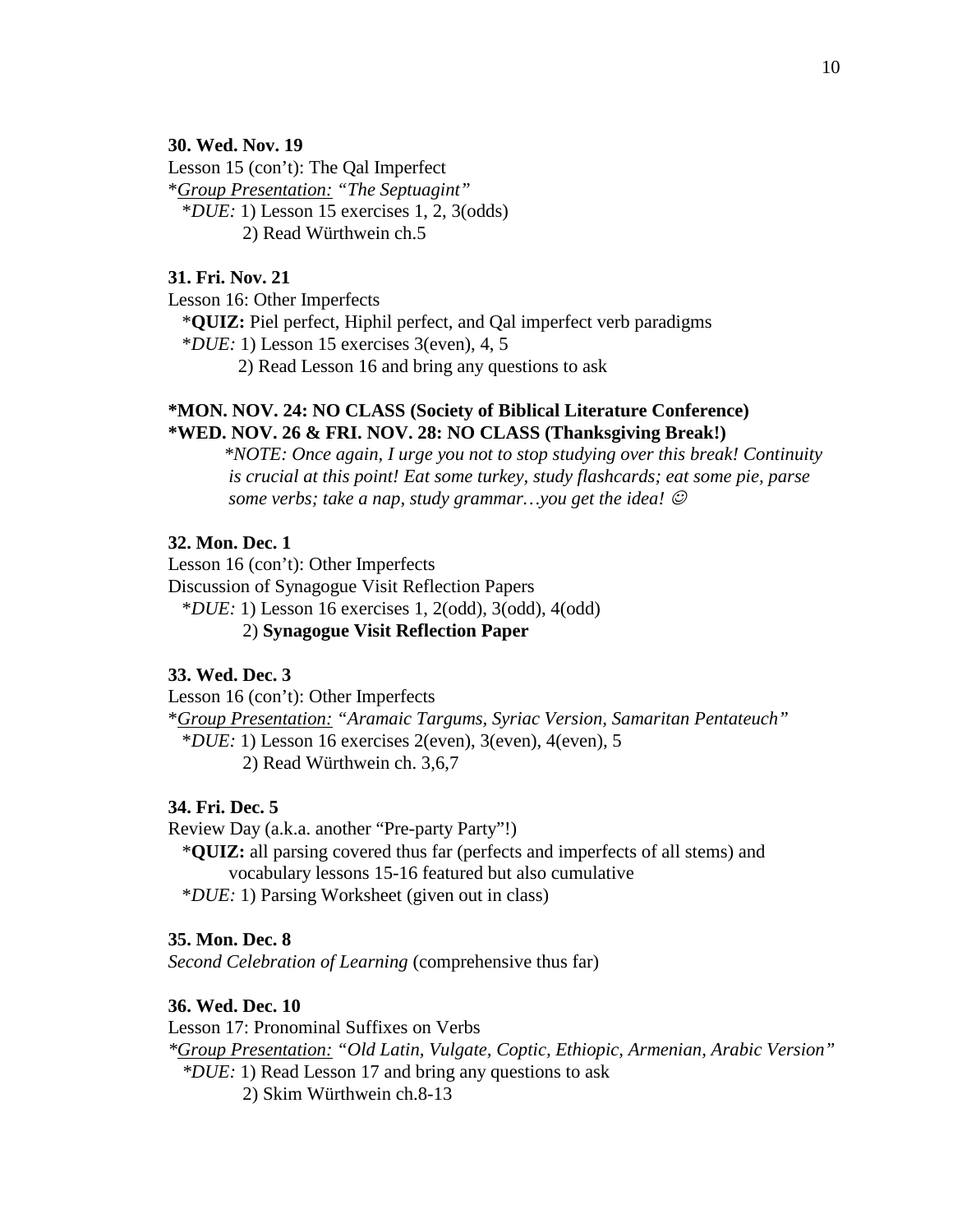**37. Fri. Dec. 12** Lesson 17 (con't): Pronominal Suffixes on Verbs Review Day \**DUE:* 1) Lesson 17 exercises 1, 2(even), 3

### **\*\*FINAL CELEBRATION OF LEARNING DURING FINALS WEEK\*\***

**\*\*VERY IMPORTANT NOTE:** *"Welcome Back Celebration of Learning"* **(a.k.a. "Start-of-the-Semester Review Exam") will occur on the first day of class next semester! This** *will* **be one of the** *exams* **(not a quiz) next semester that will count toward a significant percentage of your grade and cannot be dropped. A study guide ("party favor") for the celebration will be given out on the day of the final exam.**  *You will need to study (read: "rejoice in"!) Hebrew over the break. Eat some turkey;* **study flashcards; open some gifts, study grammar; etc. etc.! In other words: have a Merry** *Hebrew* **Christmas (and come back prepared to celebrate!).**

*#hebrewneverstops*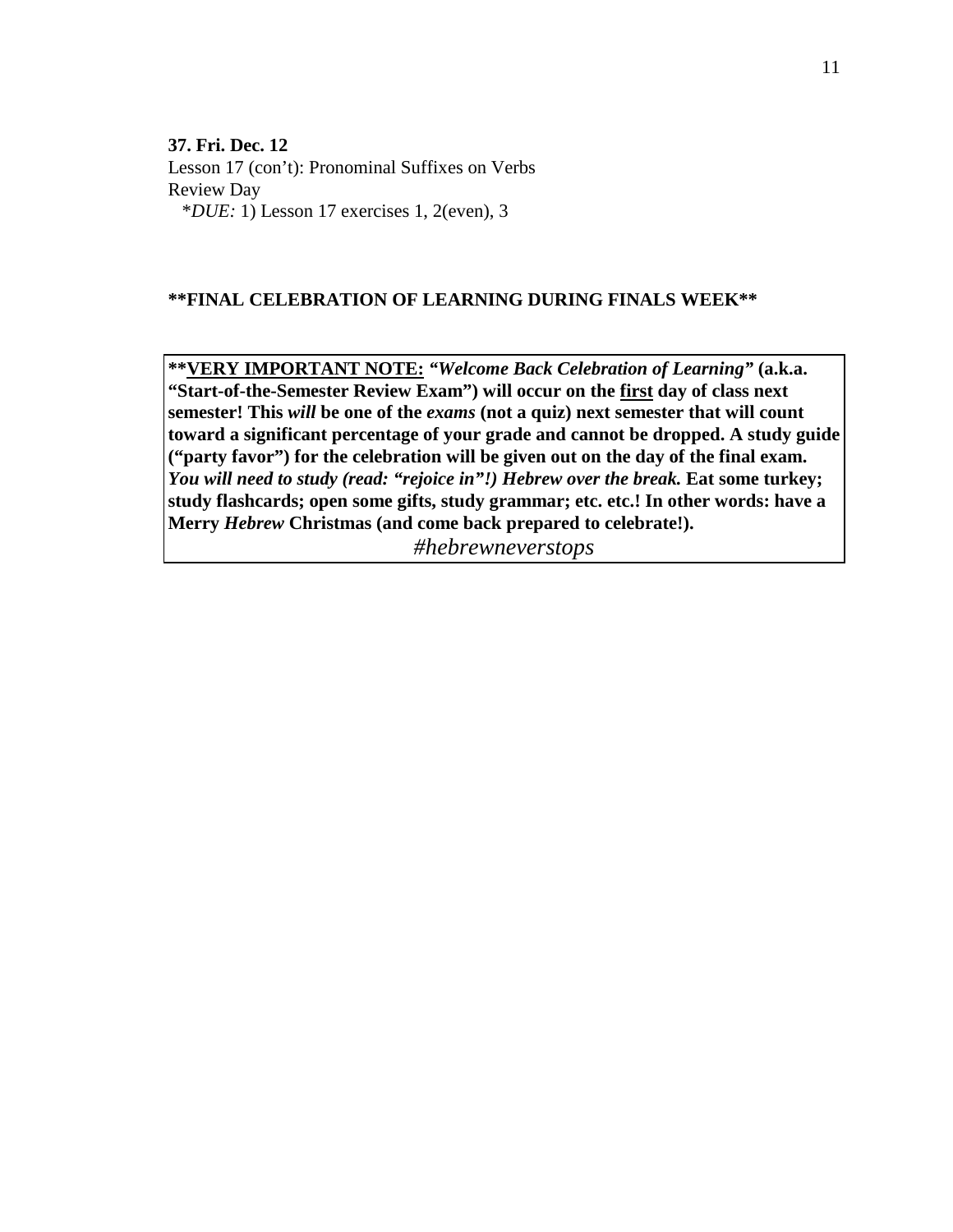### **Instruction Sheet for Group Presentations From Würthwein,** *The Text of the Old Testament*

Each student will participate in a small group of 3-4 people and prepare and deliver a class presentation on an assigned topic from the Würthwein book. The goal of this exercise is to expose the student to a range of critical issues, especially "textual criticism," and manuscript traditions used in the study of the text of the Hebrew Bible. Each member of the group will receive the same grade for the assignment. See course schedule for due dates.

**Instructions for Presentation:** The presentation should be **15** minutes in length. The group should rely on the assigned portion from Würthwein (as well as the supplementary outside resources). Feel free to use powerpoint, multi-media, etc., but be aware that the group must take responsibility for securing the equipment needed and setting it up in advance of the class session.

- *\*The presentation should consist of three elements:*
- 1) a summary of the topic(s) or issue(s) (i.e. a summary presentation of the material in Würthwein and the other sources)
- 2) examples to illustrate the concepts/items involved
- 3) an evaluation of how/why this issue, version, tool, etc. is significant for the study and interpretation of the Hebrew Bible in general (or why you think it isn't!)

**Instructions for Preparation:** The primary source of information for the presentation should be the relevant sections of the Würthwein book. However, the group should also explore their topic in at least the following other resources to see if there is relevant information to be included:

 1) *The Anchor Bible Dictionary* (6 vols; New York: Doubleday, 1992) (is there a dictionary article on your topic?)

 2) Emmanuel Tov, *The Textual Criticism of the Bible: An Introduction* (Eng. trans.; Philadelphia: Fortress, 1992).

 3) P. K. McCarter, *Textual Criticism: Recovering the Text of the Hebrew Bible* (Guides to Biblical Scholarship; Philadelphia: Fortress, 1986).

#### **Presentation Topics:**

- 1) "The Masoretic Text" (Würthwein ch.2)
- 2) "The Septuagint" (Würthwein ch. 5)
- 3) "The Aramaic Targums," "The Syriac Version," "The Samaritan Pentateuch" (Würthwein chs. 3, 6, 7)
- 4) "The Old Latin," "The Vulgate," "The Coptic Versions," "The Ethiopic Versions," "The Armenian Version," "The Arabic Versions," (Würthwein chs. 8-13)
- 5) The Aims, Methods, and Significance of "Textual Criticism" (Würthwein chs. 14-17)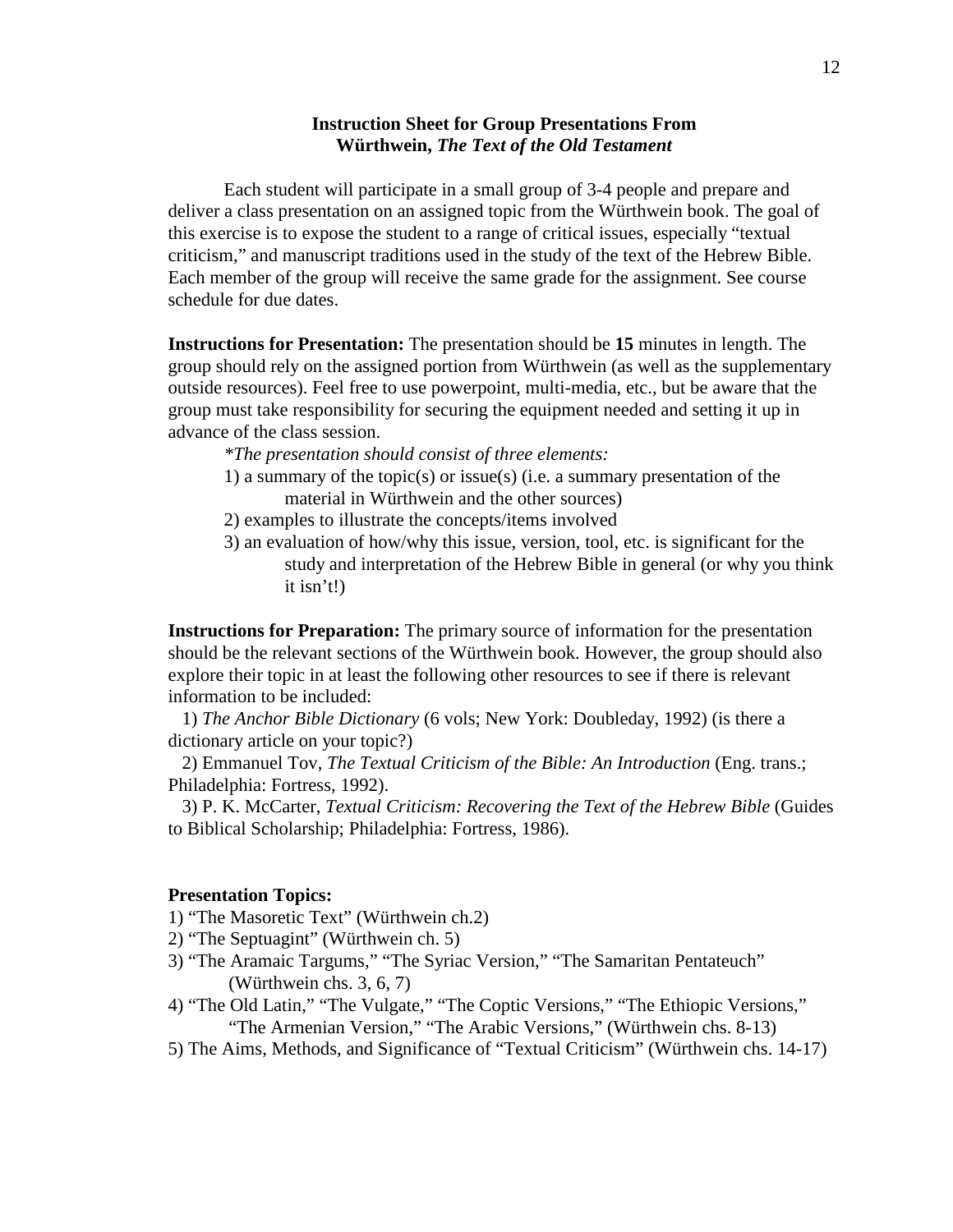#### **Starter Bibliography for Hebrew Study**

*An \* indicates an especially helpful resource*. *Some entries have been annotated.*

#### Introductory Grammars:

- Joshua Blau, *A Grammar of Biblical Hebrew* (Porta Linguarum Orientalium NC 12; Wiesbaden: Otto Harrassowitz, 1976).
- Frank X. Braun, *English Grammar for Language Students* (Ann Arbor: Ulrich's Books, 1947).
- Robert Ray Ellis, *Learning to Read Biblical Hebrew: An Introductory Grammar* (London: T&T Clark, 2006).
- Russell Fuller and Kyoungwon Choi, *Invitation to Biblical Hebrew: A Beginning Grammar* (Invitation to Theological Studies; Kregel, 2006).
- Duane Garrett, *A Modern Grammar for Classical Hebrew* (Broadman and Holman, 2002).
- \*Page H. Kelley, *Biblical Hebrew: An Introductory Grammar* (Grand Rapids: Eerdmans, 1992).
- Page H. Kelley, Terry L. Burden, and Timothy G. Crawford, *A Handbook to Biblical Hebrew: An Introductory Grammar* (Grand Rapids: Eerdmans, 1994). An answer-key and supplement to Kelley's textbook [do not use for this course! Sorry!  $\otimes$ ]
- \*Thomas O. Lambdin, *Introduction to Biblical Hebrew* (Upper Saddle River, NJ: Prentice Hall, 1971). A classic in this field. Very extensive.
- George M. Landes, *Building Your Biblical Hebrew Vocabulary* (rev ed.; Resources for Biblical Study; Atlanta: SBL, 2001).
- Gary A. Long, *Grammatical Concepts 101 for Biblical Hebrew: Learning Biblical Hebrew Grammatical Concepts through English Grammar* (Peabody: Hendrisckson, 2002).
- James D. Martin, *Davidson's Introductory Hebrew Grammar* (27<sup>th</sup> ed.; Edinburgh: T & T Clark, 1993).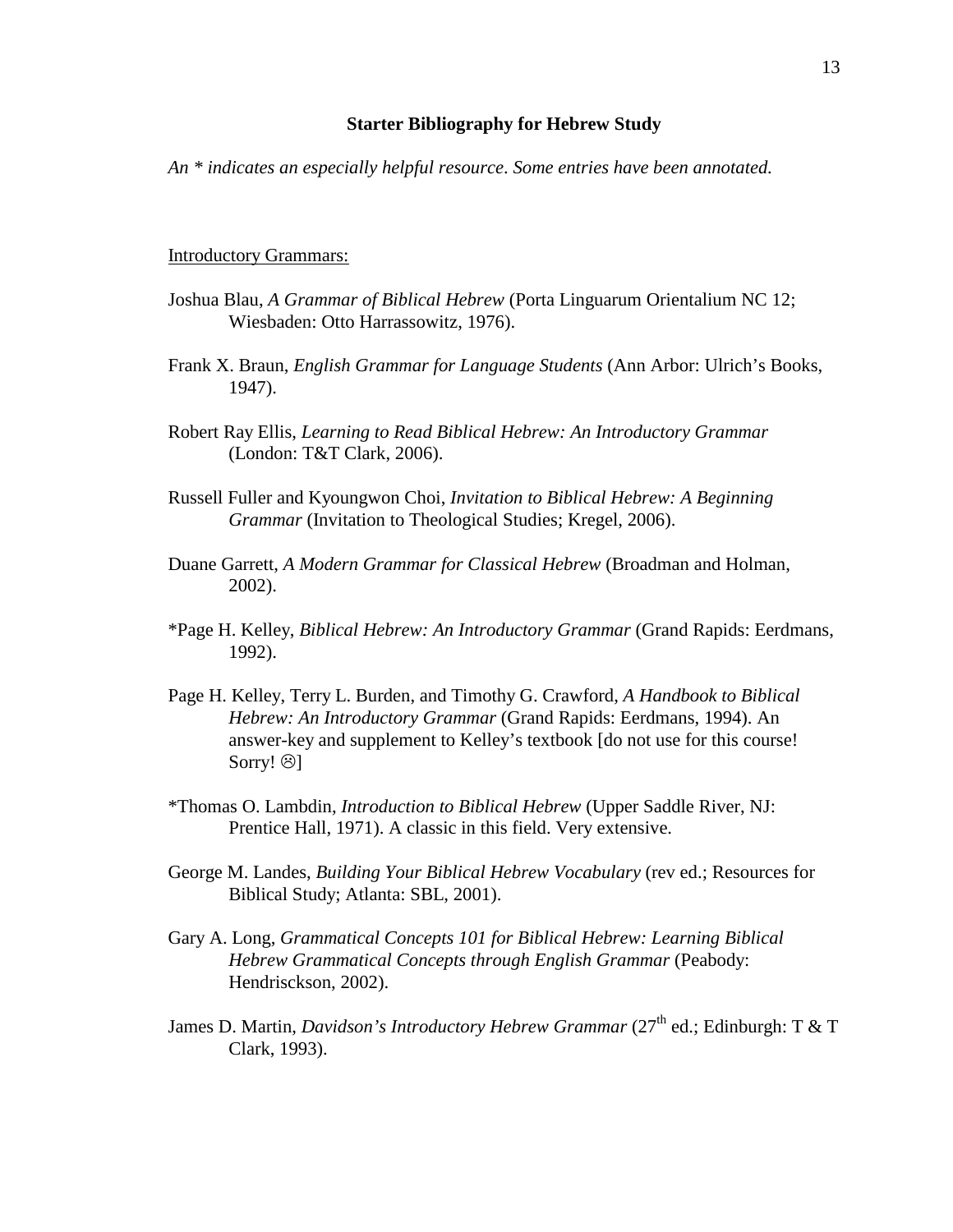- Gary D. Pratico and Miles V. Van Pelt, *Basics of Biblical Hebrew Grammar* (Grand Rapids: Zondervan, 2001).
- Alan Ross, *Introducing Biblical Hebrew* (Grand Rapids: Baker, 2001).
- C. L. Seow, *A Grammar for Biblical Hebrew* (rev. ed.; Nashville: Abingdon, 1995). Modeled on Lambdin's classic but less extensive.
- \*Peter James Silzer and Thomas John Finley, *How Biblical Languages Work: A Student's Guide to Learning Hebrew and Greek* (Grand Rapids: Kregel, 2004).
- Arthur Walker-Jones, *Hebrew for Biblical Interpretation* (Resources for Biblical Study; Atlanta: SBL, 2003).
- Volumes on *BHS*, the Masorah, and the Apparatus:
- A. Philip Brown II and Bryan W. Smith, *A Reader's Hebrew Bible* (Grand Rapids: Zondervan, 2008).
- Page H. Kelley, Daniel S. Mynatt, and Timothy G. Crawford, *The Masorah of Biblia Hebraica Stuttgartensia: Introduction and Annotated Glossary* (Grand Rapids: Eerdmans, 1998).
- \*William R. Scott, *A Simplified Guide to BHS* (Berkeley: BIBAL, 1987). Very useful! Explains all the abbreviations, sigla, markings, etc. in *BHS*. A must-have!
- Reinhard Wonenberger, *Understanding BHS: A Manual for the Users of Biblia Hebraica Stuttgartensia* (Subsidia Biblica 8; Roma: Editrice Pontifico Istituto Biblico, 1990).
- \*Israel Yeivin, *Introduction to the Tiberian Masorah* (trans. and ed. E. J. Revell; Masoretic Studies 5; Missoula: Scholars Press, 1980).

#### Lexica:

- J. Botterweck, et al. *Theological Dictionary of the Old Testament* (Eerdmans, 1978-).
- \*F. Brown, S.R. Driver, and C.A. Briggs, *The Brown-Driver-Briggs Hebrew and English Lexicon* (repr. ed.; Peabody: Hendrickson, 1996). Abbreviated *BDB*. Organized by roots.
- \*David J. A. Clines, ed. *The Dictionary of Classical Hebrew* (5 vols. to date; Sheffield: Sheffield Academic Press, 1993-). Abbreviated *DCH*. A multi-volume dictionary that distinguishes itself by the use of linguistic data (syntactical construction, etc.)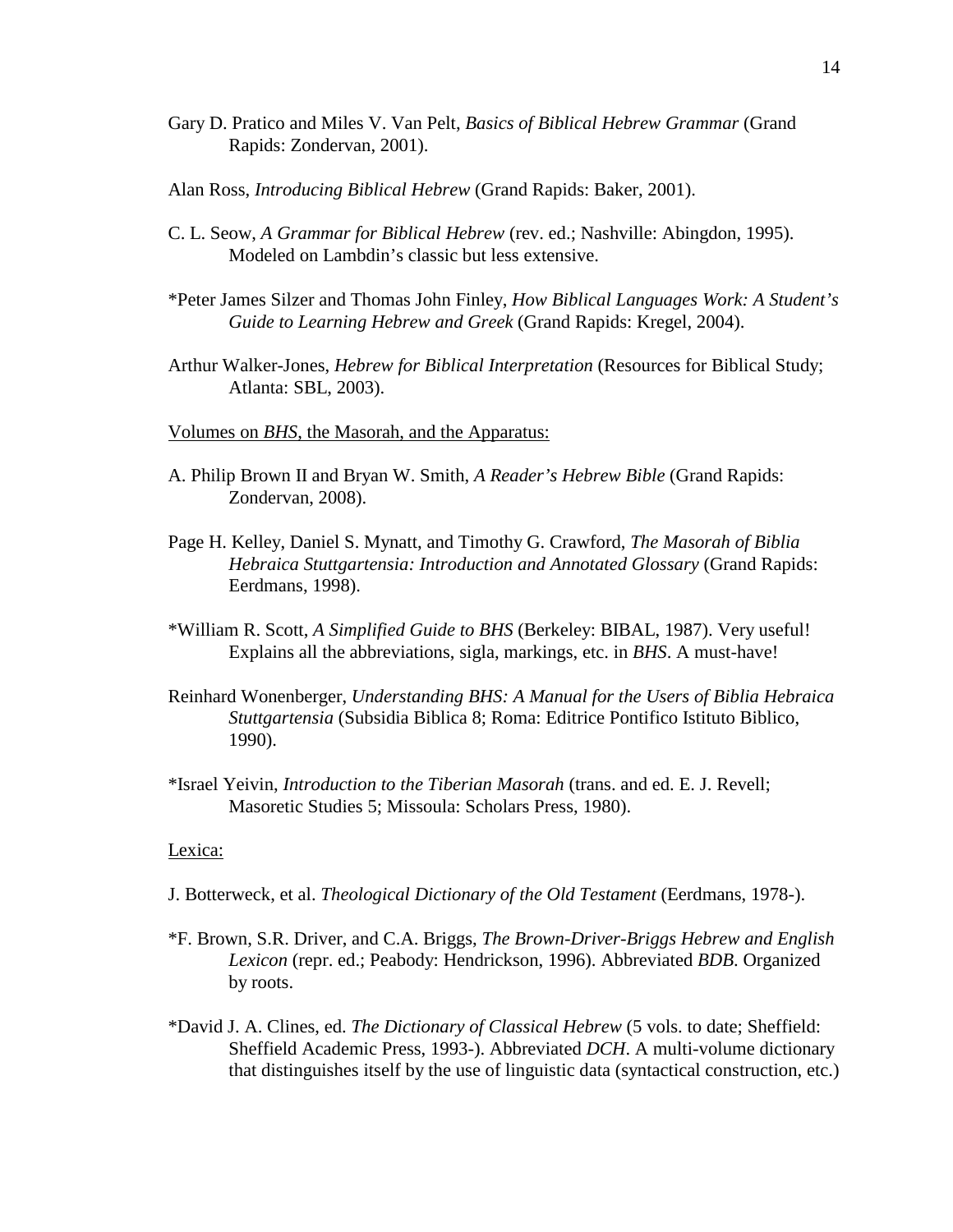and the inclusion of Late and Post-Biblical Hebrew forms (esp. Dead Sea Scrolls data). Weak on cognate evidence (i.e. comparative philology).

- Karl Feyerabend, *Langenscheidt's Pocket Hebrew Dictionary to the Old Testament* (Berlin: Langenscheidt, n.d.). Yep, the little yellow one! Organized alphabetically.
- Georg Fohrer, ed., *Hebrew and Aramaic Dictionary of the Old Testament* (Berlin: Walter de Gruyter, 1973). A very handy, one-volume dictionary (almost a word-list); organized alphabetically.
- William L. Holladay, ed., *A Concise Hebrew and Aramaic Lexicon of the Old Testament* (Grand Rapids: Eerdmans and Leiden: Brill, 1988). Abbreviated *CHALOT*. A one-volume abridgment of the earlier, German edition of Koehler-Baumgartner (see below).
- \*Ludwig Koehler and Walter Baumgartner (et al.), *The Hebrew and Aramaic Lexicon of the Old Testament* (trans. and ed. M.E.J. Richardson; 5 vols.; Leiden: Brill, 1994- 2000). Abbreviated *HALOT*. The standard dictionary in English. It is organized alphabetically, not by roots (so *BDB*) but is quite extensive and multi-volume (recently released in a two-volume "study" edition).

### Advanced/Reference Grammars:

- \*Bill T. Arnold and John H. Choi, *A Guide to Biblical Hebrew Syntax* (Cambridge: Cambridge University Press, 2003). An exceedingly helpful and brief introduction to Hebrew syntax; a distillation of the main syntaxes with plenty of examples.
- John C. Gibson, *Davidson's Introductory Hebrew Grammar: Syntax* (4<sup>th</sup> ed.; Edinburgh: T & T Clark, 1997).
- Malcolm J.A. Horsnell, *A Review and Reference Grammar for Biblical Hebrew* (Hamilton, Ontario: McMaster University, 1999).
- \*Paul Joüon and T. Muraoka, *A Grammar of Biblical Hebrew* (2 vols.; Subsidia Biblica 14/I-II; Roma: Editrice Pontifico Istituto Biblico, 1993). A recent classic.
- E. Kautzsch, ed., *Gesenius' Hebrew Grammar* (2d ed. rev. by A.E. Cowley; Oxford: Clarendon, 1910). The old standard.
- Christo H.J. van der Merwe, Jackie A. Naudé, and Jan H. Kroeze, *A Biblical Hebrew Reference Grammar* (Biblical Languages: Hebrew 3; Sheffield: Sheffield Academic Press, 1999).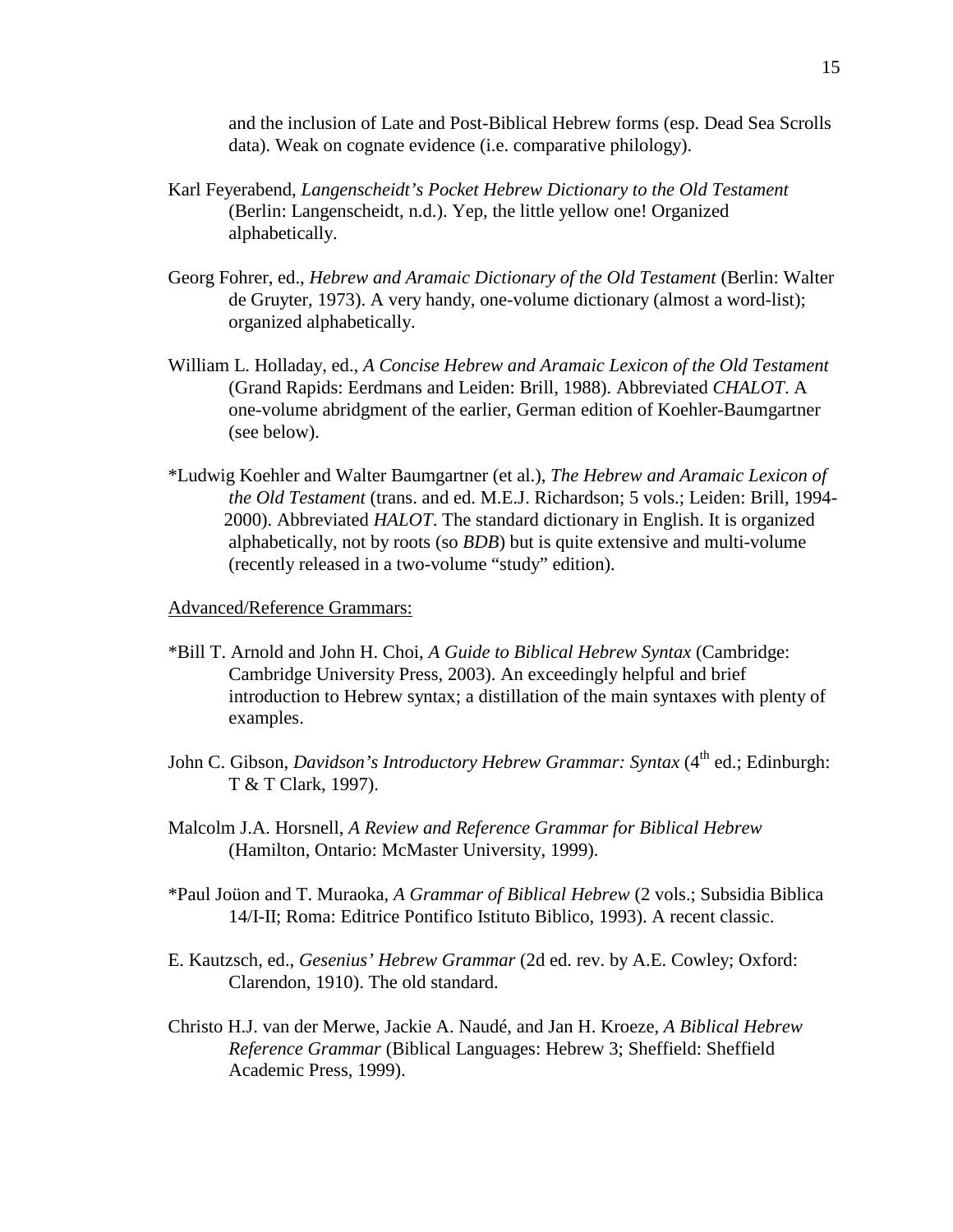- P. Overland, "Can Communicative Methods Enhance Ancient Language Acquisition?" *TeachTheolRel* 7 (2004): 51-57.
- \*Bruce K. Waltke and M. O'Connor, *An Introduction to Biblical Hebrew Syntax* (Winona Lake: Eisenbrauns, 1990). An exhaustive treatment with extensive and useful indices.
- Ronald J. Williams, *Hebrew Syntax: An Outline* (2d ed.; Toronto: University of Toronto, 1976). A very helpful outline of syntax. Now superseded by Arnold and Choi (see above).

See also Lambdin above.

#### General Overviews of the Hebrew Language and Text Criticism

- \*Ellis R. Brotzman, *Old Testament Textual Criticism: A Practical Introduction* (Grand Rapids: Baker, 1994).
- \*Joel M. Hoffman, *In the Beginning: A Short History of the Hebrew Language* (New York: NYU Press, 2004).
- Angel Sáenz-Badillos, *A History of the Hebrew Language* (trans. J. Elwolde; Cambridge: Cambridge University Press, 1993).
- Peter James Silzer and Thomas John Finley, *How Biblical Languages Work: A Student's Guide to Learning Hebrew and Greek* (Grand Rapids: Kregel, 2004).
- Nahum M. Waldman, *The Recent Study of Hebrew: A Study of the Literature with Selected Bibliography* (Cincinnati: Hebrew Union College Press and Winona Lake: Eisenbrauns, 1989).
- Paul D. Wegner, *Using Old Testament Hebrew in Preaching: A Guide for Students and Pastors* (Kregel, 2009).